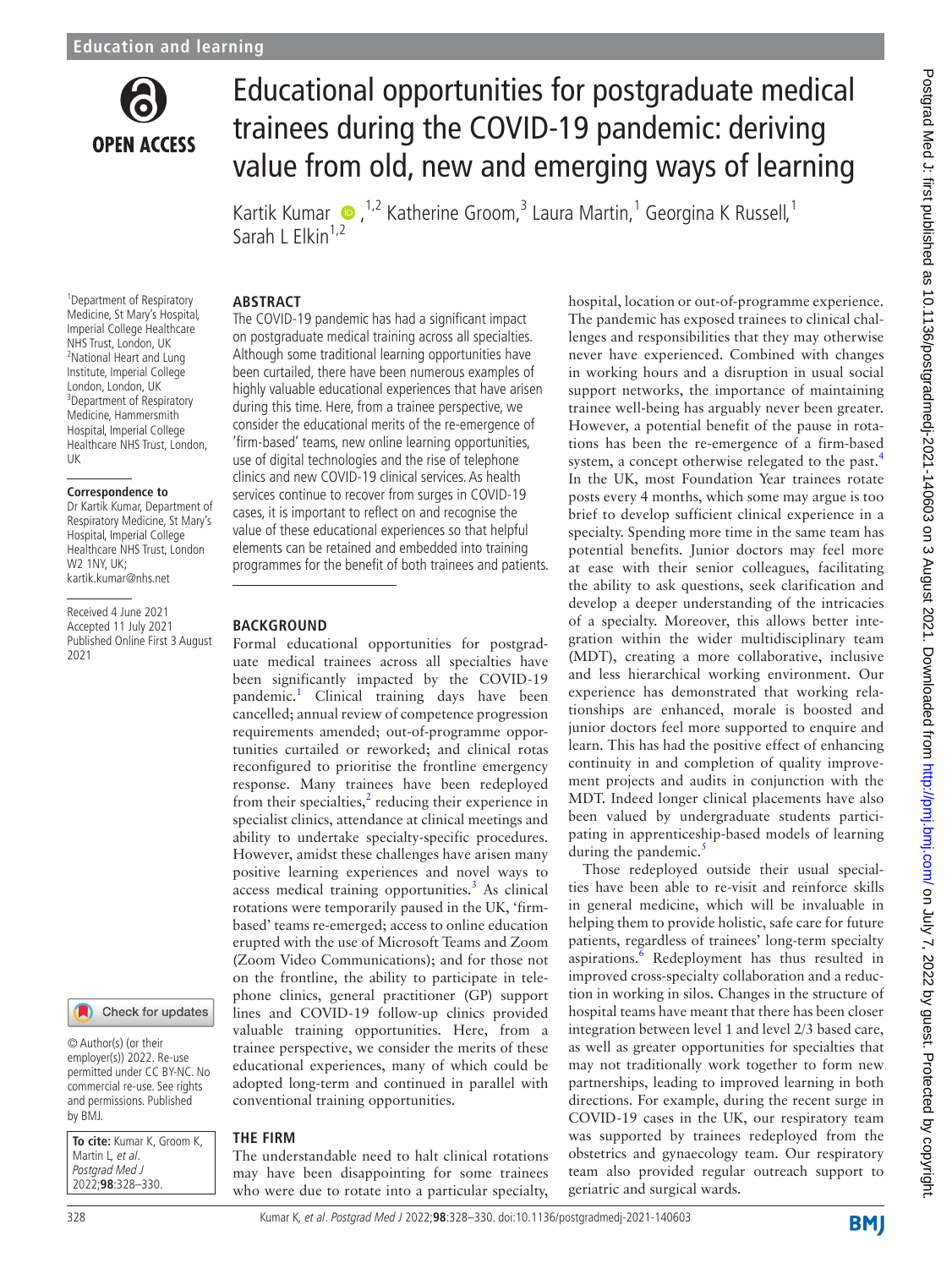#### **ONLINE LEARNING**

While traditional face-to-face teaching methods such as grand rounds and training days may have been cancelled or postponed, there has been an emergence in virtual learning and online webinars, providing trainees with ongoing opportunities to learn both as audience members and as presenters; including, for example, in the form of virtual morning reports.<sup>[7](#page-2-6)</sup> A recent review has shown that online learning has been the most frequently used method to mitigate the adverse effects of the pandemic on undergraduate and postgraduate medical educa-tion.<sup>[8](#page-2-7)</sup> Such initiatives can be implemented reasonably rapidly, as demonstrated by the experiences of an institution in Singapore.<sup>9</sup> Online sessions offer the advantage of being easily accessible, particularly when recorded for trainees to watch at a convenient time. It has also been possible to access online training opportunities from outside one's own institution, encouraging a system of learning from shared experiences across different specialties and hospitals over large geographical regions.<sup>[10](#page-2-9)</sup>

At our institution, regular online webinars on respiratory complications of COVID-19 were set up between respiratory specialists and GPs from local clinical commissioning groups, enabling collaborative learning at the interface of primary and secondary care. A survey from India has shown that healthcare workers value participating in live online teaching sessions that permit direct interaction with speakers and that have a chat function available for questions to be asked in real time.<sup>11</sup> While there may be potential concerns about the degree of trainee engagement with online teaching, a study from Lebanon found that attendance rates for online sessions were similar to those for face-to-face-teaching.[12](#page-2-11) Guidance has been produced for medical educators on how to prepare effectively for and maximise the utility of online teaching sessions. $^{13}$  $^{13}$  $^{13}$ 

Additionally, clinical MDT meetings have moved online,<sup>[14](#page-2-13)</sup> allowing easier access to specialist shared decision making and trainees to flexibly incorporate attendance at these alongside other clinical commitments. Virtual MDT meetings are on the whole felt to offer an equivalent standard of care to in-person meetings.<sup>[15](#page-2-14)</sup>

#### **DIGITAL TECHNOLOGIES**

Technological and social media platforms have facilitated continued learning during the pandemic. Many COVID-19 themed WhatsApp groups have been formed among clinical teams, enabling trainees to share resources, guidelines, pertinent research articles and clinical experiences.<sup>16</sup> Similarly Twitter has provided a dynamic forum for signposting to COVID-19 resources and sharing knowledge.[17](#page-2-16) WhatsApp groups between team members have also provided an important support network for trainees. Various digital platforms promoted by the UK National Health Service—for example, Headspace (Headspace), Daylight (Big Health) and Sleepio (Big Health)—have been useful in providing additional well-being support and have complemented face-to-face debriefs and psychological services offered to trainees. In Pakistan, one healthcare institution implemented cognitive behavioural therapy sessions for its medical trainees and set up a hotline that they could call for additional support.<sup>[18](#page-2-17)</sup> Such resources are important for supporting a good quality education and maintaining a holistic training environment.

Novel implementation of mixed-reality technologies in clinical settings has also been used to maximise educational opportunities. For example, a study has demonstrated the value of clinicians wearing headsets that enable two-way communication with colleagues located remotely, allowing others to see and

hear interactions in real time.<sup>19</sup> This has enabled trainees not present at the bedside to participate in clinical consultations and observe procedures while minimising their potential exposure to COVID-19, thus facilitating ongoing learning in a safe manner. This technology has also been shown to reduce the average time taken for ward rounds, $^{20}$  thereby improving the efficiency of the working day for clinicians.

#### **TELEPHONE CLINICS**

The cancellation of elective investigations, procedures and outpatient services has significantly diminished access to valuable learning opportunities and ways of fulfilling clinical training requirements. Many specialties have set up telephone clinics which have had benefits for both patients and trainees. Our patients with chronic respiratory conditions, a significant proportion of whom were shielding, were particularly concerned about what would happen if they contracted COVID-19 and found their telephone clinic appointments to be supportive and reassuring. From a trainee perspective, holding telephone clinics from home or while self-isolating has encouraged development of strong time management skills and autonomy. The inability to see patients face-to-face has necessitated honing of a novel set of communication skills and reliance on diagnostic acumen, as clinical decisions have needed to be made without the benefit of visual cues, physical examination and access to instant investigations. Additionally, there has been more time to prepare for each patient's appointment without some of the natural interruptions that might be associated with being physically located in a busy outpatient environment.

We scheduled regular virtual meetings with consultant supervisors so that trainees could discuss clinical cases on a daily or weekly basis, providing an opportunity to seek clarification and to undertake formal assessment of clinical competencies. Such telephone clinics provided an invaluable way for training to continue for those trainees who for health or other reasons may not have been able to join the frontline clinical response. Virtual clinics have been successfully implemented across medical and surgical specialties. $^{21 22}$  Formal curricula for teaching telemedi-cine skills to trainees have been well received.<sup>[23](#page-2-21)</sup>

Although there have been many benefits for both patients and trainees, telephone clinics may not be suitable in all cases and there may be potential drawbacks to consider. Technological constraints, including occasional problems with network connectivity, have been challenging at times. For some patients in certain specialties, the inability to perform a clinical examination may be detrimental and delay diagnosis. For other patients, such as those who may have language or hearing difficulties or cognitive impairment, telephone conversations may be challenging or impractical and the services of remote interpreters may not necessarily circumvent all the issues faced.

#### **DEVELOPMENT OF COVID-19 CLINICAL PATHWAYS**

Many educational opportunities have arisen due to innovations and reconfigurations in patient care pathways during the pandemic. In North West London, we as respiratory specialists set up an advice line service for GPs that included respiratory trainees in its staff roster. $^{24}$  The service provided advice regarding COVID-19-specific, general respiratory and general internal medicine queries from GPs, enabling trainees to engage with a wide breadth of the respiratory and general internal medicine training curricula. COVID-19 follow-up clinics have allowed trainees to learn firsthand about the short-term, medium-term and long-term sequelae of the disease. All trainees, regardless of grade, have benefited from